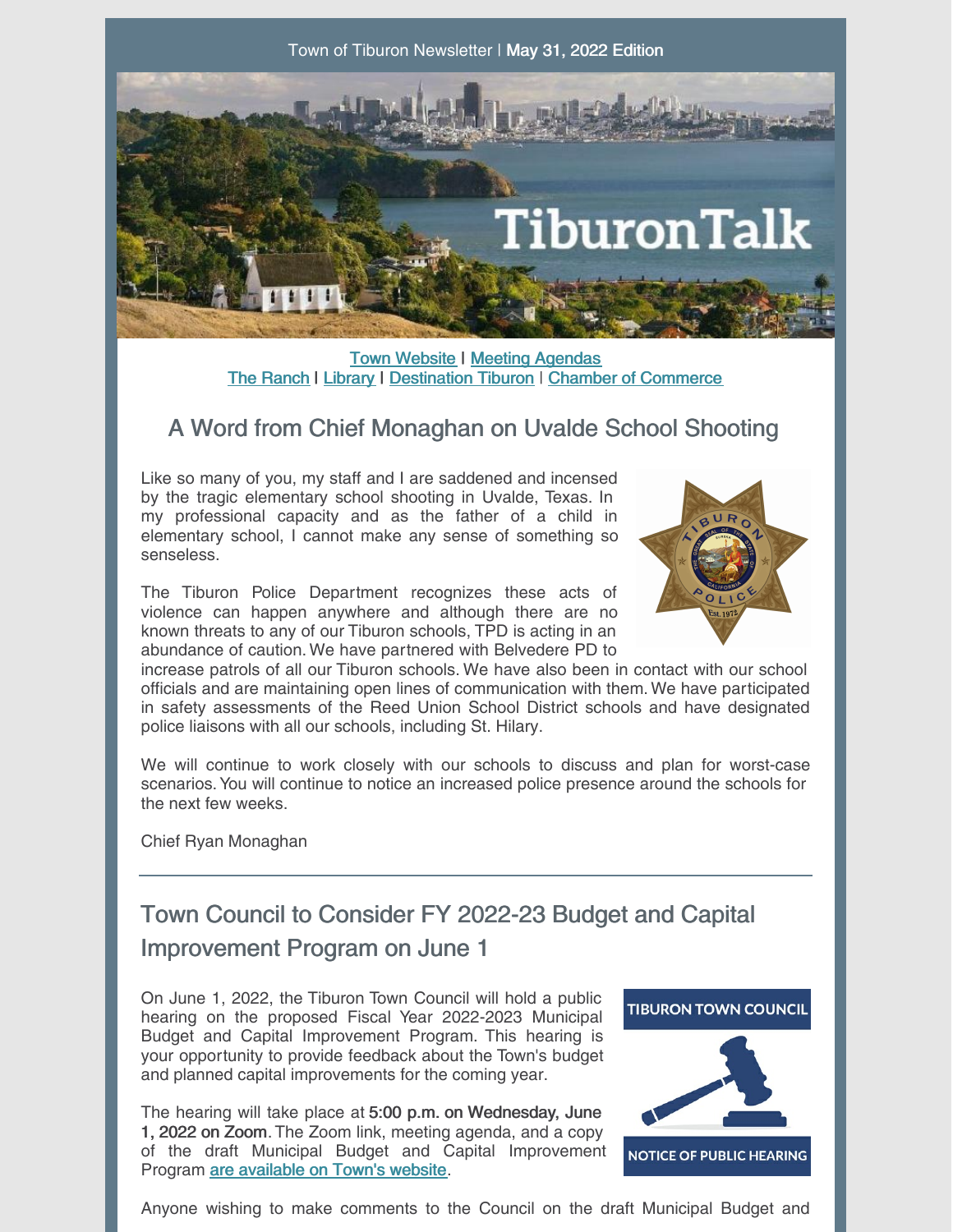Capital Improvement Program may either make verbal comments at the public hearing on Wednesday or submit written comments to Town Clerk Lea Stefani at [lstefani@townoftiburon.org](mailto:lstefani@townoftiburon.org) for distribution to the Council prior to the meeting.

### Tiburon Boulevard Median Planting Project Complete

On Tuesday, May 24, volunteers from Tiburon's GreenTeam worked with the assistance of the Department of Public Works staff to completely replant the median at Tiburon Boulevard and Mar West Street. The median was recently lengthened due to the Library Expansion Project frontage reconfiguration.

We would also like to extend a special thanks to Jim Wood and his daughter, Molly, for coordinating the project and for choosing such a beautiful combination of drought tolerant and native plants for the space.



## Firearm Disposal Opportunities & Free Gun Locks at Tiburon PD

On Saturday, June 4, there will be a Gun Buy Back event at the Marin County Sheriff's Office. Gun buy back events allow those with unwanted firearms in their possession to safely remove them from their homes in exchange for cash.

The event will be on June 4, 2022 from 9:00 a.m. to 1:00 p.m. at the Marin County Sheriff's Office (1600 Los Gamos Road, San Rafael). The event will offer \$100 for handguns, rifles, and shotguns, and \$200 for assault weapons. Firearms must be functional for buyback. Limit 3 firearms per person. The event is drive-up only, and participants should deliver firearms unloaded in the trunk of their cars. Boxed ammunition will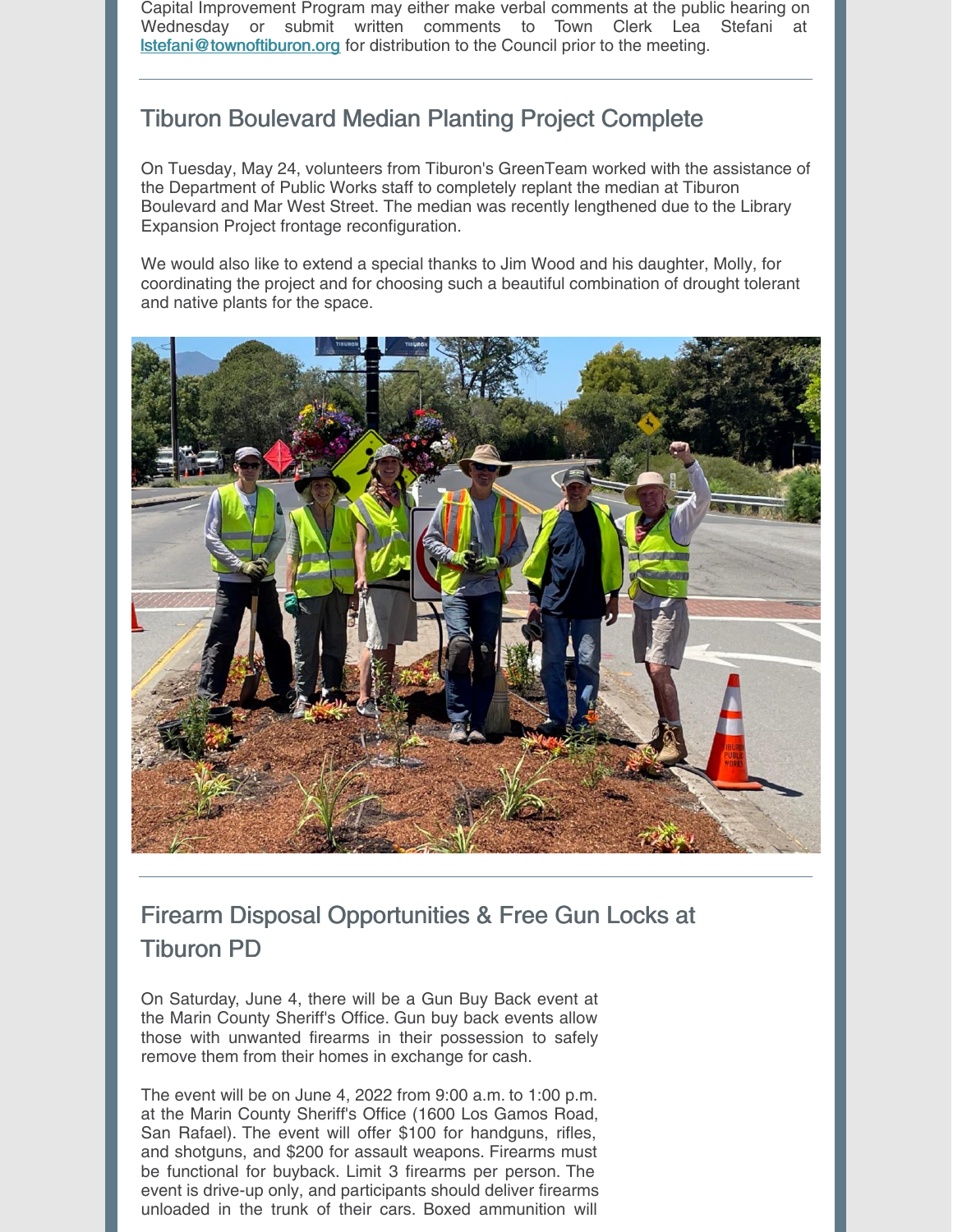also be accepted for disposal, but not buyback.

If you can't make it to the Buy Back event, the Tiburon Police Department will accept unwanted firearms for destruction. To make arrangements, please call the Tiburon Police Department at (415) 789-2801. If you bring the firearm to the Police Station yourself, please leave it in the trunk of your car and an officer will remove it from the vehicle. Please do not carry it into the Police Station.

The Tiburon Police Department also has gun locks (pictured) available at no charge to anyone who wants or needs to secure any firearms. You can have as many as you need.



### June 7 Primary is Marin's First Election with New Vote Centers

The upcoming primary election will be Marin County's first election with voting based on the State's new voting model. Read on to make sure you know how to cast your vote in June.

The Voter's Choice Act is a new law that offers voters more choices for how, when, and where to vote. What changed? Now, all active registered voters are automatically mailed a ballot, early voting is expanded for more days, and voters may vote in-person at a regional vote center.

#### How Does It Work?

All active registered voters will automatically be mailed a ballot and have three ways to return it:

- By mail (no stamp needed)
- At an official ballot drop box (List of drop box [locations](https://www.marincounty.org/depts/rv/election-info/june-7-2022/page-data/tabs-collection/vote-centers-and-drop-boxes/dropbox/dropbox-locations))
- At a vote center

#### What is a Vote Center?

Voters may vote in-person at ANY vote center in Marin County. Assigned, neighborhood polling places are replaced by regional vote centers that open at least 3 days before Election Day. At a vote center, voters can also register to vote, replace a lost or damaged ballot, vote early, vote with an accessible voting machine, or request help.

The closest vote center to Tiburon will be the Westminster Presbyterian Church, which will be open for voting June 4 - June 7, but Tiburon voters can vote at any vote center. Review the list of all vote centers available to Marin County [residents](https://www.marincounty.org/depts/rv/election-info/june-7-2022/page-data/tabs-collection/vote-centers-and-drop-boxes/polls/votecenters#wpc) here.

To register to vote, or to check your registration status, visit [RegisterToVote.ca.gov](https://registertovote.ca.gov/).

### Register for AlertMarin Emergency Notification System

Where will you be when an emergency strikes? At the grocery store, at work in another county, driving home, at the playground or hiking on Mt. Tam? If you are not near your landline or no longer have one, you'll miss the critical call, text or email from local police and fire with important instructions that could affect you or a loved one's safety.